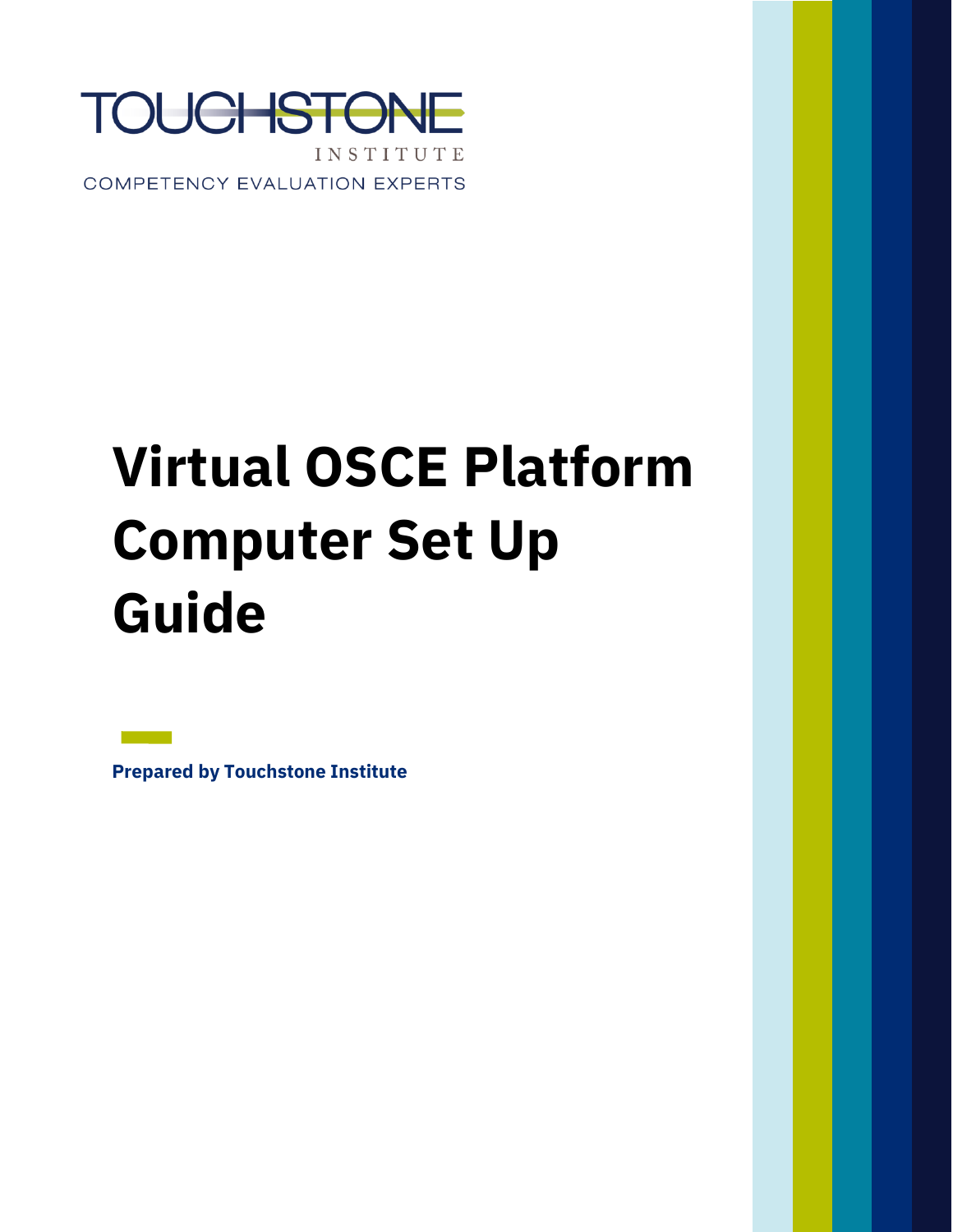The purpose of this guide is to demonstrate how to set up the testing platform on your personal computer. Before proceeding to the step-by-step installation, please ensure the following technical requirements are met:

- Access to a computer (desktop or laptop). This exam cannot be taken on a tablet or mobile device. Dual monitor configurations are not permitted
- A minimum screen resolution of 1024 x 768 is required; however, a screen resolution of 1920 x 1080 or higher is recommended
- External or built-in webcam. You must be able to move your webcam to show your surroundings
- **A Wired Ethernet connection** to ensure the best exam experience and reduce the risk of interruption to your internet connection [\(click here for more information](https://www.wikihow.com/Set-up-Ethernet) on connecting to the internet via Ethernet). Ethernet cables at various lengths can be purchased through Amazon or other computer or electronic stores like Best Buy, the Source etc.
- In the absence of Ethernet connectivity, examinees need a strong and reliable high speed internet connection of at least 10 Mbps upload and 20 Mbps download (please [click here to conduct a speed test](https://www.speedtest.net/) to confirm your connection speed). Your exam experience will be dependent on your ability to maintain a strong Wi-Fi connection within your test environment.
- If a wired Ethernet connection is not possible, the test space should be as close to your internet router as possible.
- Devices that might interfere with your internet speed/connection need to be turned off, such as live streaming of movies or the playing of video games is discouraged.
- Windows 8 or above or Mac OSX 10.13 or above (\*see below for how to check your operating system)
- The latest version of [Google Chrome](https://www.google.com/intl/en_ca/chrome/)
- [Zoom Meetings](https://zoom.us/download?_ga=2.182333415.1942370339.1652463518-1198082602.1651774571) app downloaded to computer see picture
- Comfort with taking a virtual assessment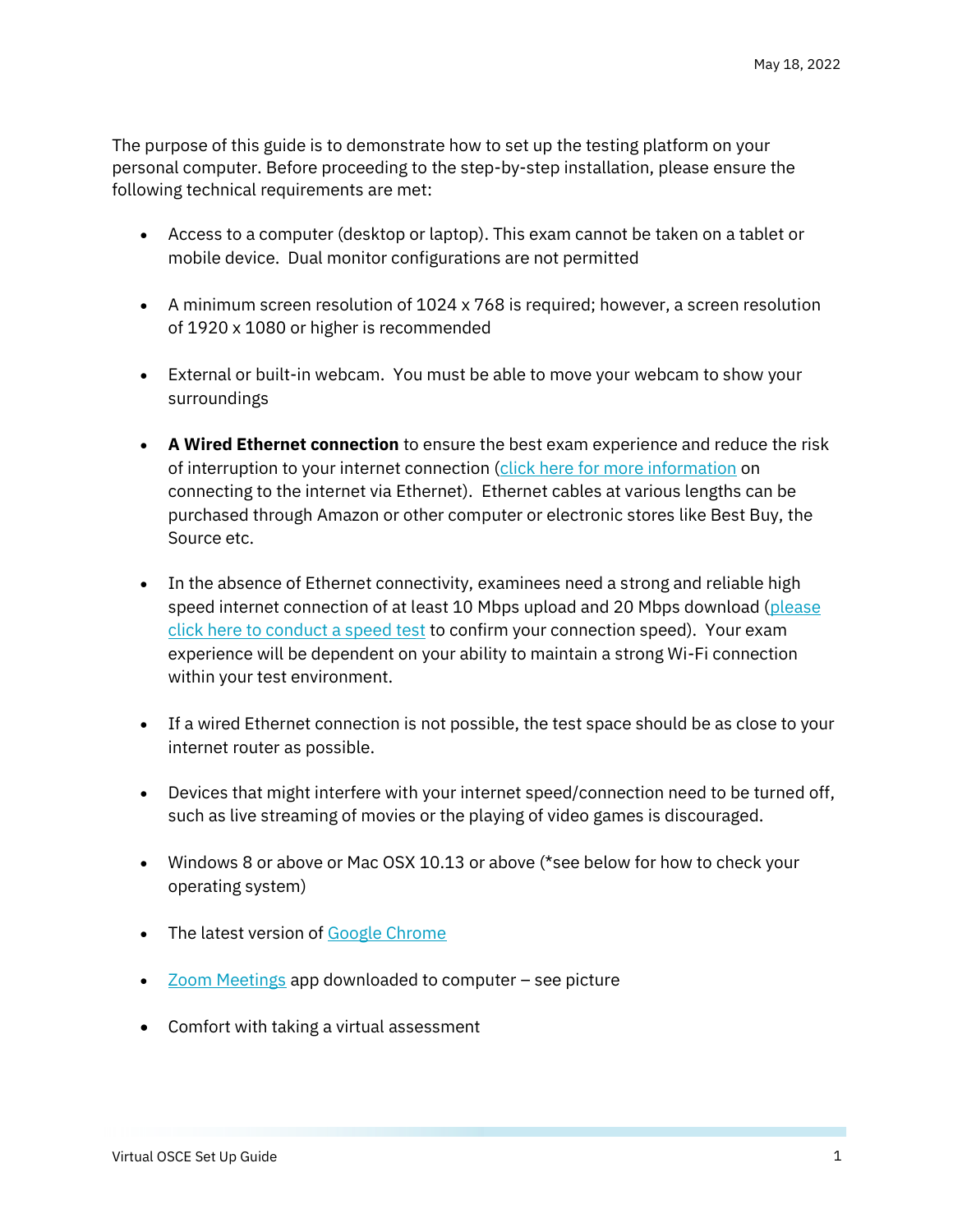- A quiet, private space with a table and chair to ensure confidentiality of the exam.
- The area must be clear of writing instruments, electronics, notes, etc.
- No additional people can be in the room.

#### **Action Required: Prior to Exam Day Complete ALL the Following steps**

# **1. If you don't already have one, create your own ZOOM account. It is FREE!**

To sign up for your own free account, visit the **[Zoom sign-up page](https://zoom.us/signup)** and enter your email address. You will receive an email from Zoom (**[no-reply@zoom.us](mailto:no-reply@zoom.us)**). In this email, click **Activate Account**. Remember to write down your login password.

You can sign in to your Zoom account on the web at any time at **[zoom.us/signin](https://zoom.us/signin)**. Once you're logged in, use the panel on the left side to navigate the Zoom web portal. You can update your profile and edit your settings.

# **2. Download ZOOM [Meetings application](https://zoom.us/download?_ga=2.182333415.1942370339.1652463518-1198082602.1651774571)**

If you have not already downloaded the ZOOM meeting application to your computer yet, these instructions will help you.

#### **<https://zoom.us/download>**

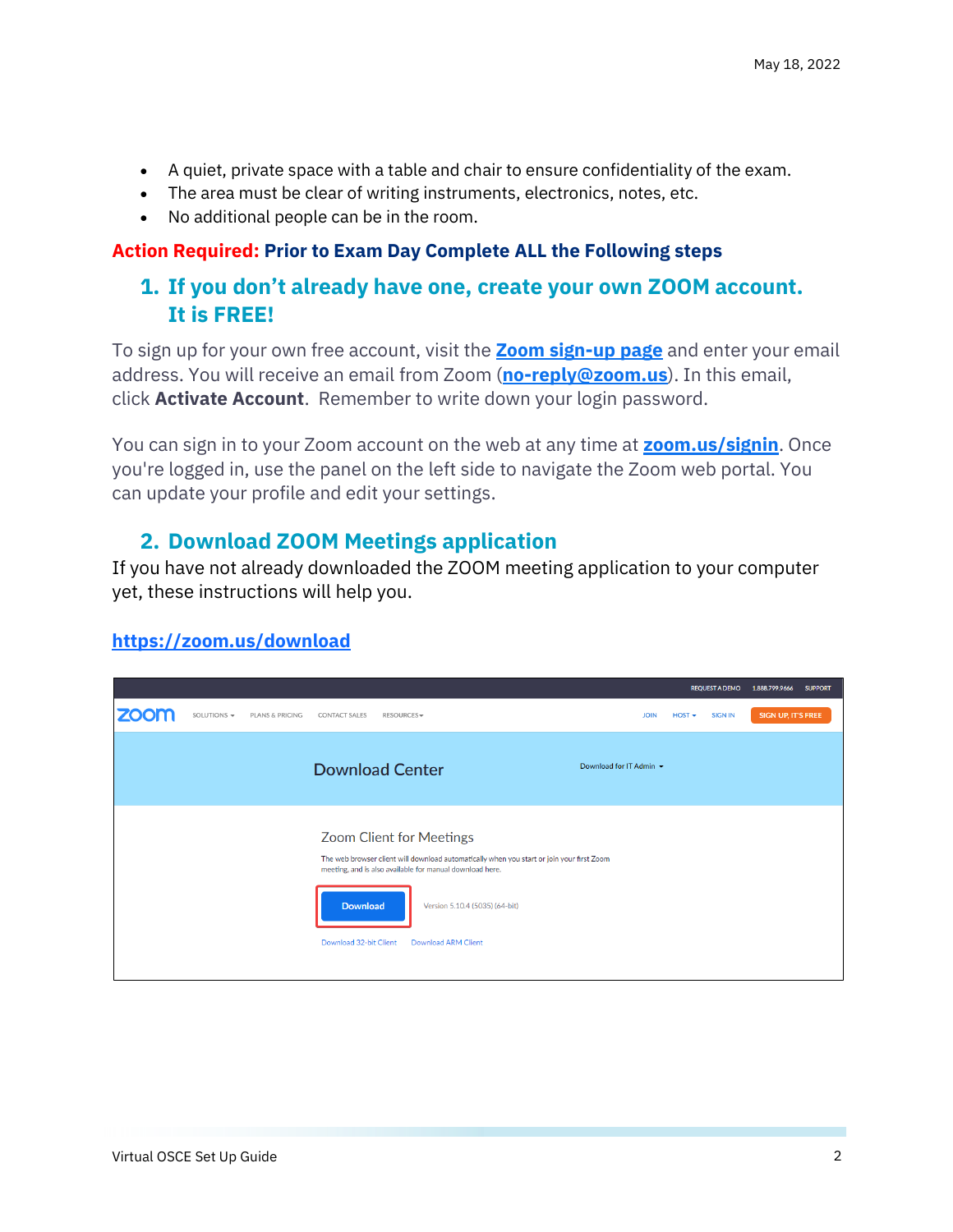Zoom installer will appear, usually in the bottom left corner of your screen. Click this installer when your browser has completed the download.



After you have completed the download, you should see this screen.

| CJ Zoom Cloud Meetings                                                                                                          | $\Box$ | × |
|---------------------------------------------------------------------------------------------------------------------------------|--------|---|
| $\Box$ Zoom<br>$\times$                                                                                                         |        |   |
| The installation was successful                                                                                                 |        |   |
| You are on the version 5.10.4 (5035).<br>View release notes $\oslash$                                                           |        |   |
| Automatically keep Zoom desktop client up to date<br>$\vert\checkmark\vert$<br>Tip: You can change this in "Settings - General" |        |   |
| Done                                                                                                                            |        |   |
|                                                                                                                                 |        |   |
| Version: 5.10.4 (5035)                                                                                                          |        |   |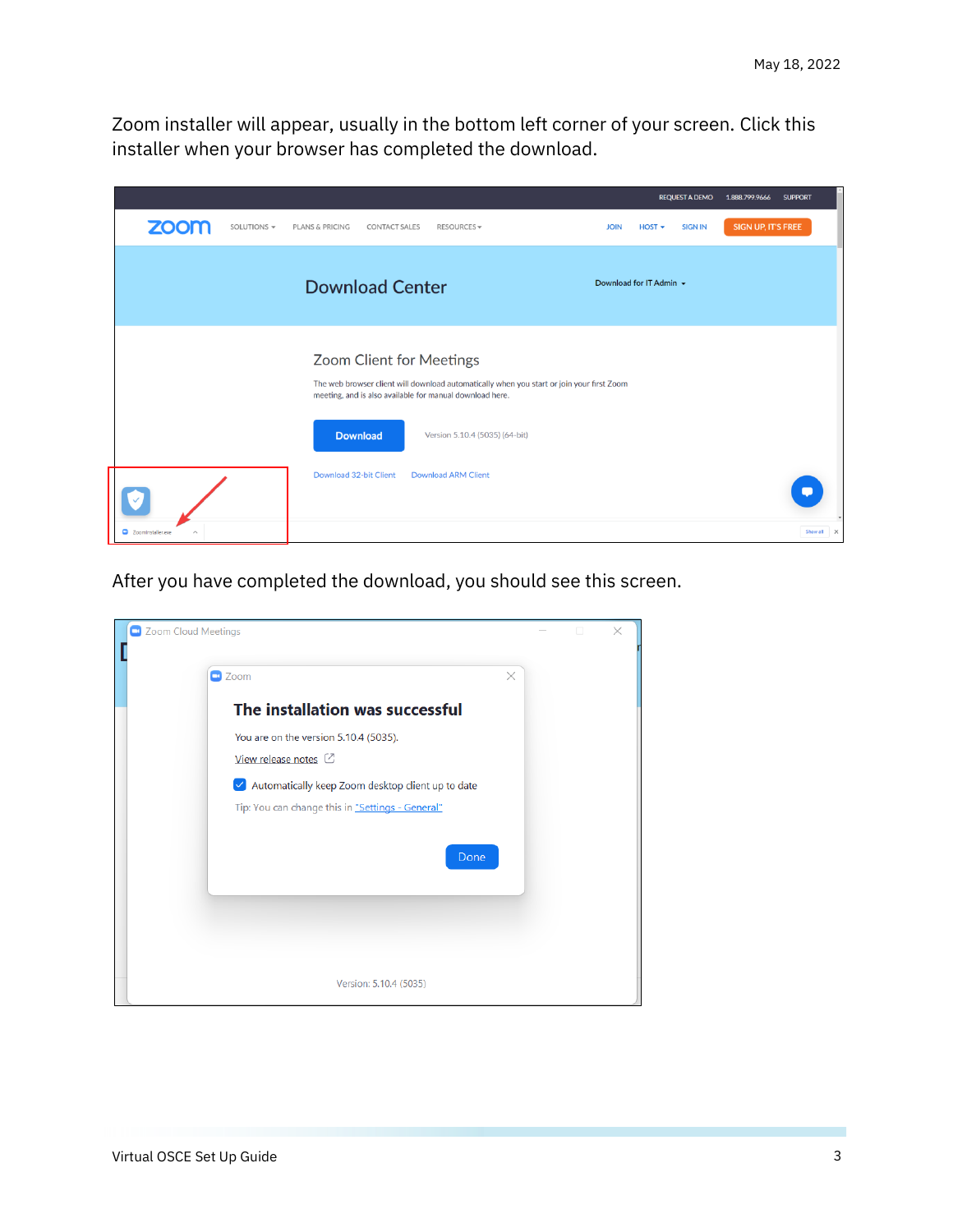# **3. Set ZOOM exam day settings**

- Sign into your ZOOM account to complete the following setting changes.
- Click "New Meeting"



#### Click the View toggle

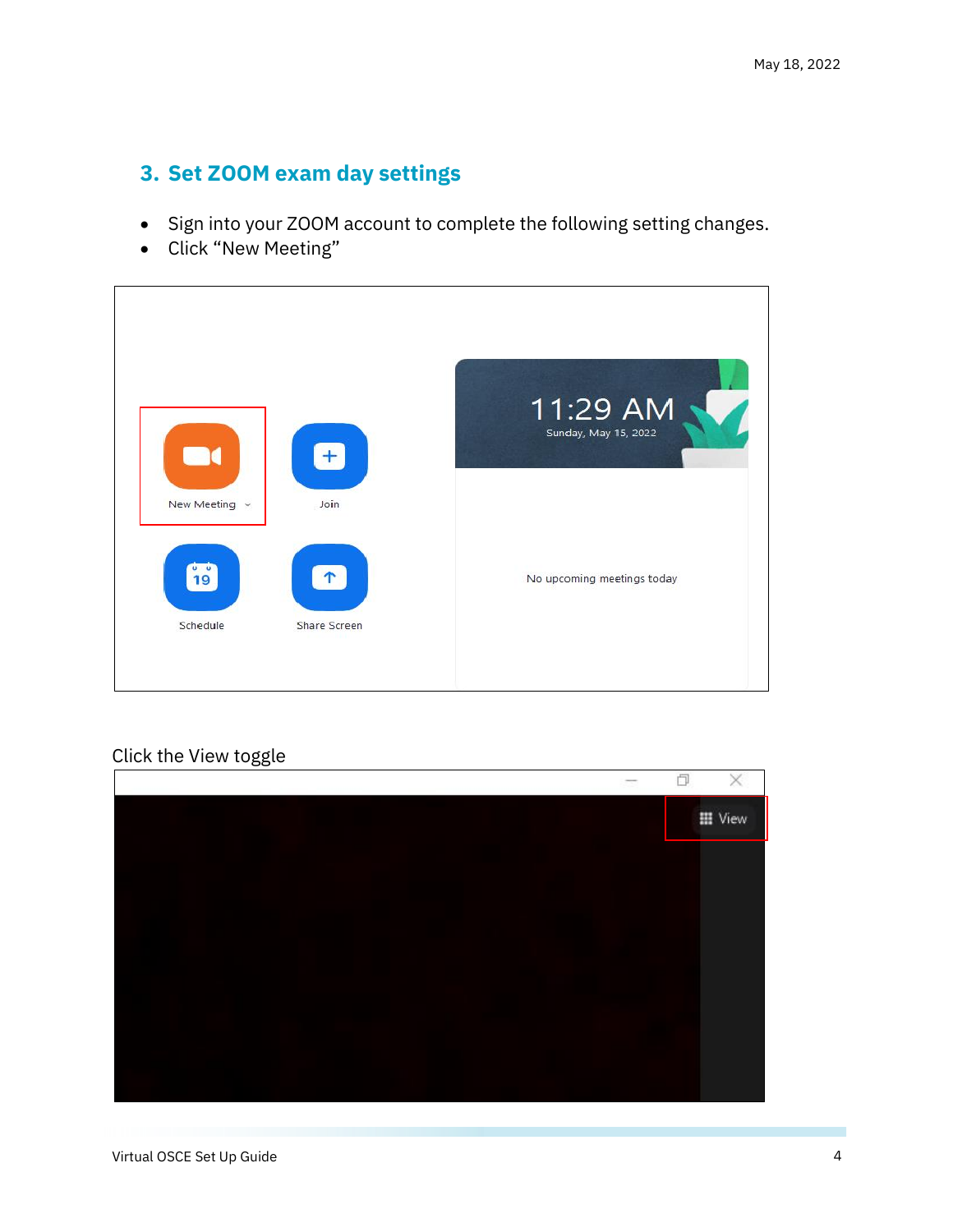Click Video then click "Gallery". Make sure there is a check mark showing



Click Video >and click open Video Settings

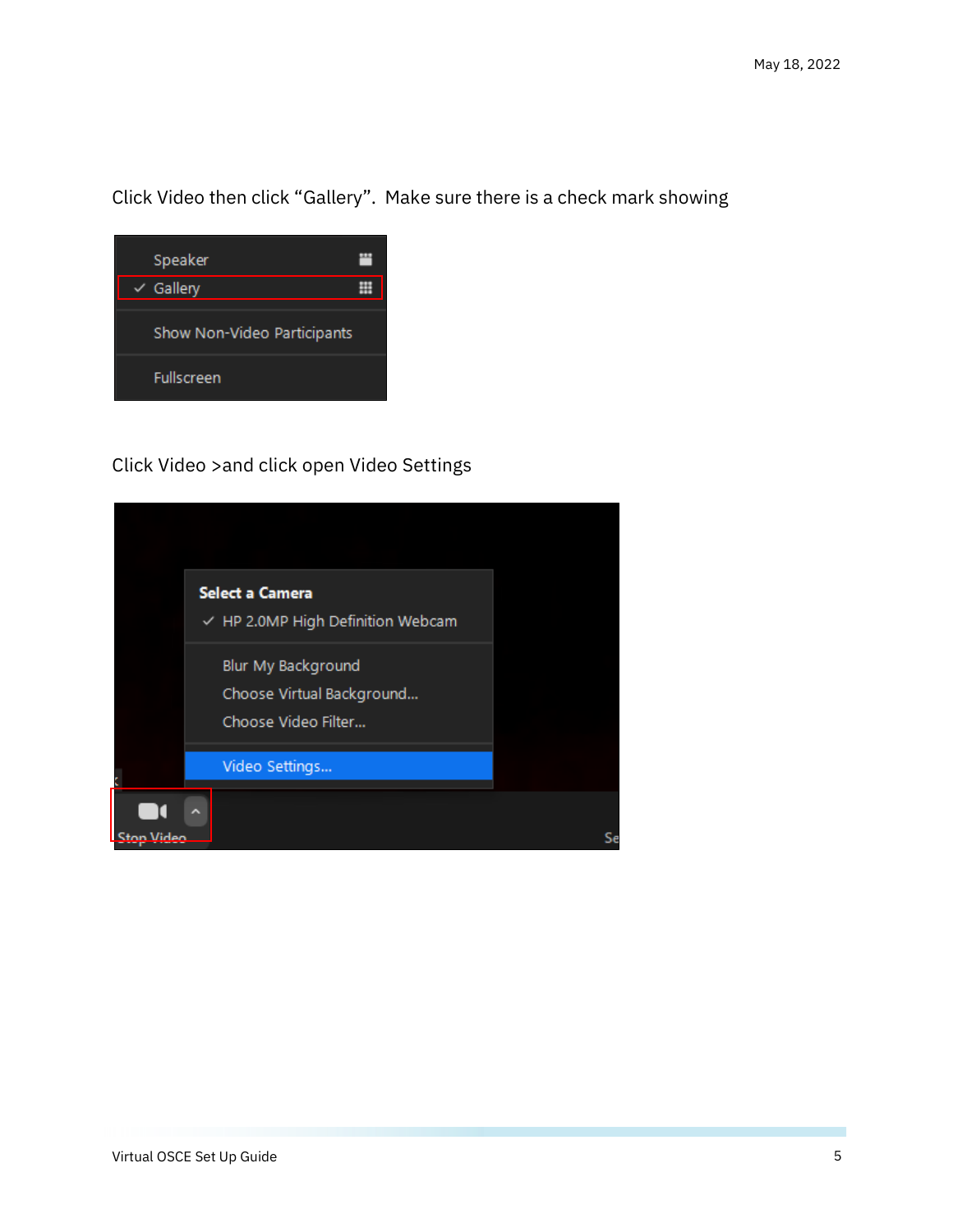Scroll down and select Hide non-video participants. Make sure there is a check mark in the box and then close.



Your computer should now be set up completely for your Virtual OSCE experience. If you are experiencing challenges with your set up, please email us at [exams@tsin.ca](mailto:exams@tsin.ca) and as for a virtual technical support meeting. Someone from our technical team will contact you and arrange a time to help you via ZOOM.

#### **Prior to your exam day, you will receive a virtual ZOOM link by email.**

Below are instructions on how to conduct a test video call. It is recommended that you complete this step.

## **4. How to create a test video call**

- 1. Visit **<http://zoom.us/test>**
- 2. Click the **Join** button to launch Zoom. You will be redirected to launch the meeting from the browser:
	- If you have the Zoom desktop client installed on your computer, click **Open Zoom.us** to launch Zoom.
	- If you don't have the Zoom desktop client installed on your computer, click **download and run Zoom** to download, install, and then run Zoom.
	- If you cannot download or run the Zoom desktop client on your computer, click **join from your browser**.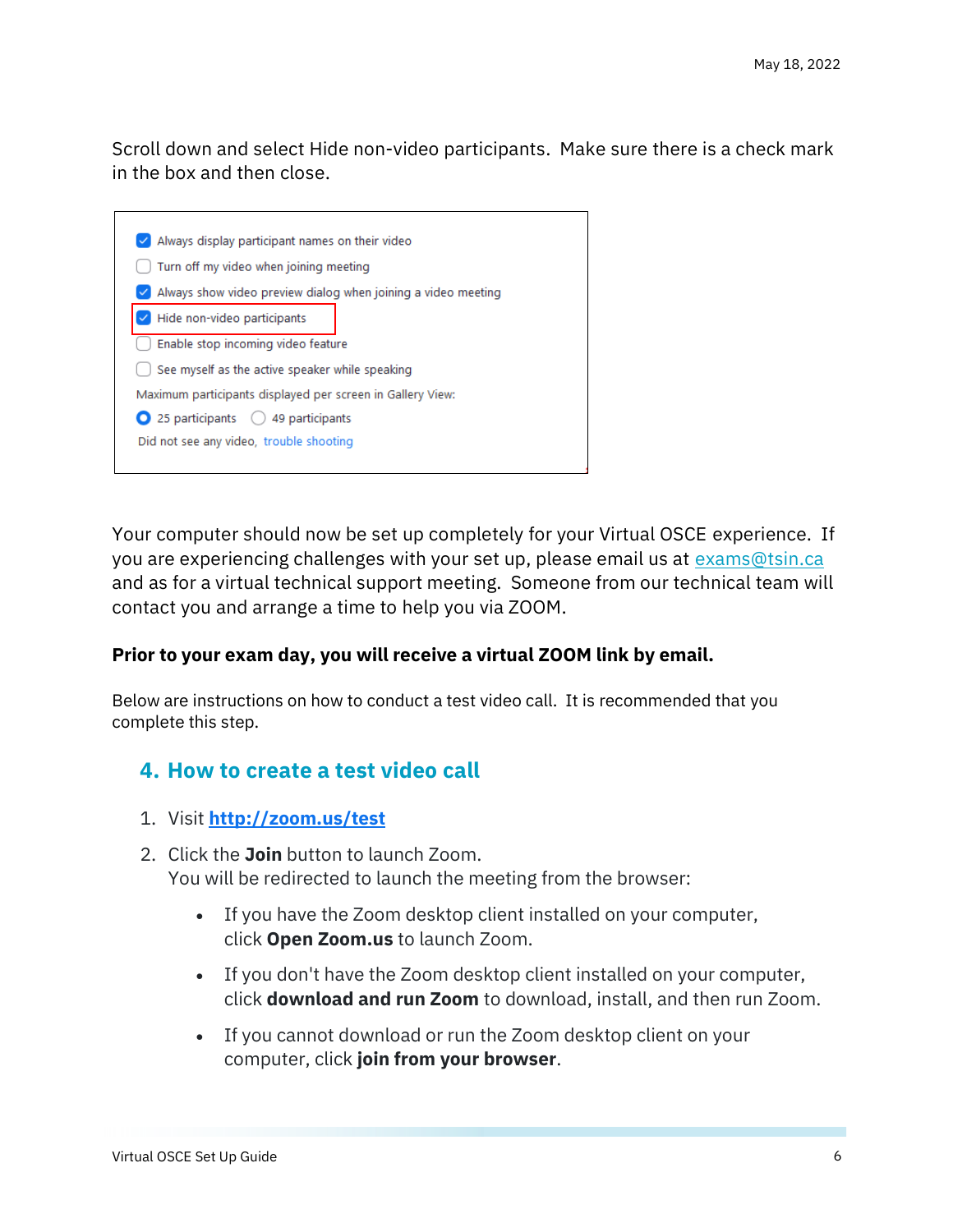- 3. The Zoom test meeting will display a pop-up window to test your speakers. If you don't hear the ringtone, use the drop-down menu or click **No** to switch speakers until you hear the ringtone. Click **Yes** to continue to the microphone test.
- 4. If you don't hear an audio reply, use the drop-down menu or click **No** to switch microphones until you hear the replay. Click **Yes** when you hear the replay.
- 5. Click **Join with Computer Audio**.
- 6. Click **Join with Computer Audio** to join the test meeting with the selected microphone and speakers.
- **7. If you plan on using earbuds or headset on exam day, complete the test with them on to ensure they connect properly to the ZOOM application.**

## **Virtual exam set up checklist**

- I have a ZOOM account (step 1)
- I have downloaded the ZOOM meetings application to my computer (step 2)
- I have set up my ZOOM exam day settings (step 3)
- I have completed the ZOOM test video call process (step 4)